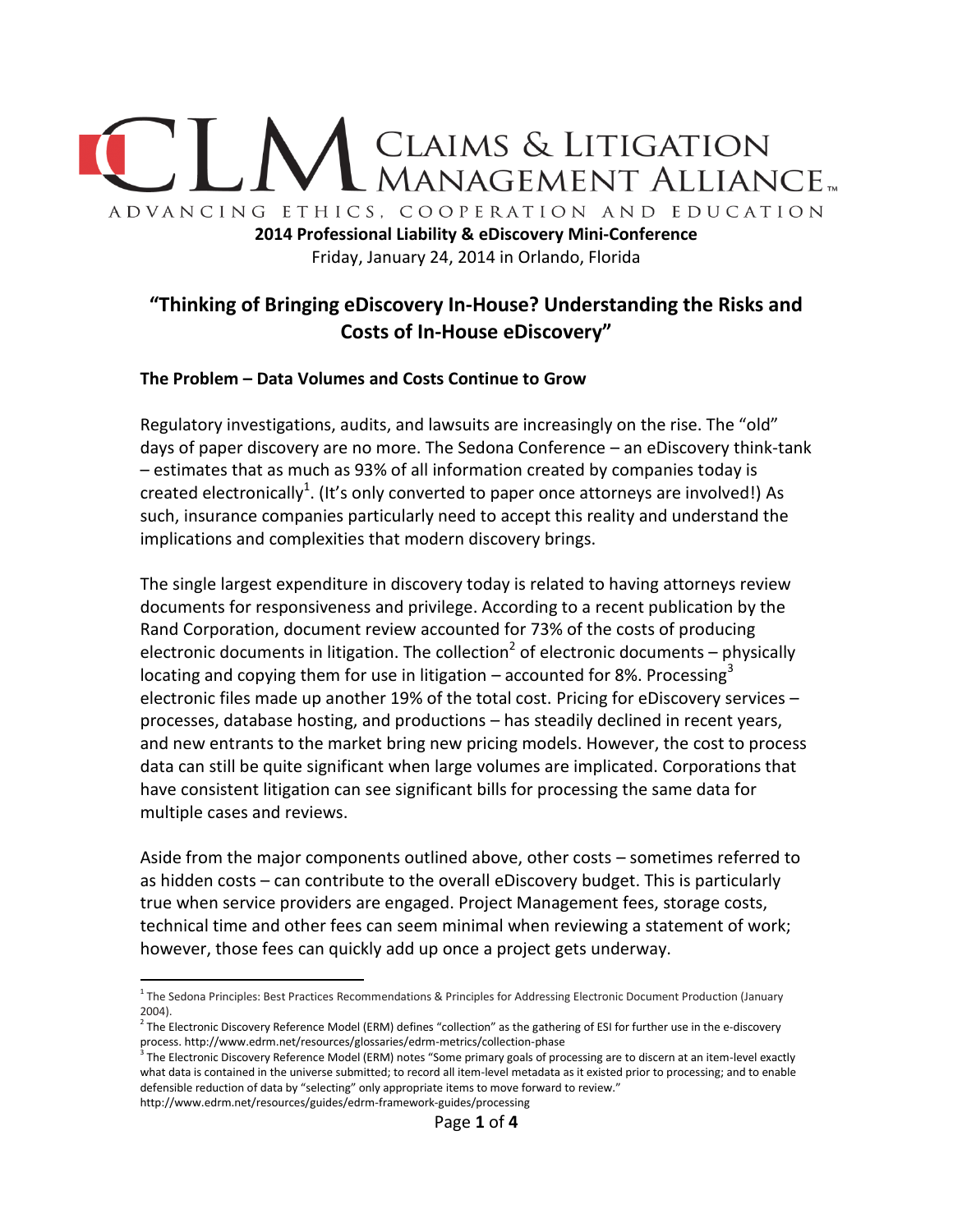### **The "Solution" – Just Do It**

Many companies are tempted to reduce costs and some of the burdens associated with eDiscovery by taking control of the process. However, in my experience, companies have moved too quickly to do so, without considering all of risks and issues associated with essentially becoming its own eDiscovery vendor.

Companies must consider a number of variables when bringing eDiscovery in-house. Does the company have the staff to handle multiple matters and meet outside counsel deadlines? Is its IT department adequately informed on the network issues and server space impact that it will bring?

#### **The Ethical Challenges and Common Problems**

Problems arise even when the most competent outside vendors are engaged and attorneys with significant eDiscovery experience are on the case. Clients who seek to control costs by internalizing operations may unwittingly be setting up for failure. From lack of training and experience with the tools and procedures used, to failing to recognize the time issues involved, corporations must adequately consider a host of issues before pulling the trigger.

Creating and performing productions on tight timeframes and on complicated data sets opens the door for incomplete or inadequate productions – innocent or inadvertent as it may be. The *Qualcomm*<sup>4</sup> is an example of the consequences on the most extreme end of what can happen as a result.

The inadvertent waiver of privilege in eDiscovery poses a significant risk in all eDiscovery matters, but particularly in those with significant volumes of data. Does your internal process include measures to identify and segregate potentially privileged documents based on in-house and outside counsel email and domains?

The revised ABA Ethics Rules expand the concept of "competence" to embrace technology. In 2012, the ABA Model Rule 1.1 was amended to include: "To maintain the requisite knowledge and skill, a lawyer should keep abreast of changes in the law and its practice, including the benefits and risks associated with relevant technology, engage in continuing study and education and comply with all continuing legal education requirements to which the lawyer is subject."

 $\overline{a}$ <sup>4</sup> Qualcomm Inc. v. Broadcom Corp., No. 05cv1958-B (BLM), 2008 WL 66932 (S.D. Cal. Jan. 7), *vacated in part*, 2008 WL 638108 (S.D. Cal. Mar. 5, 2008).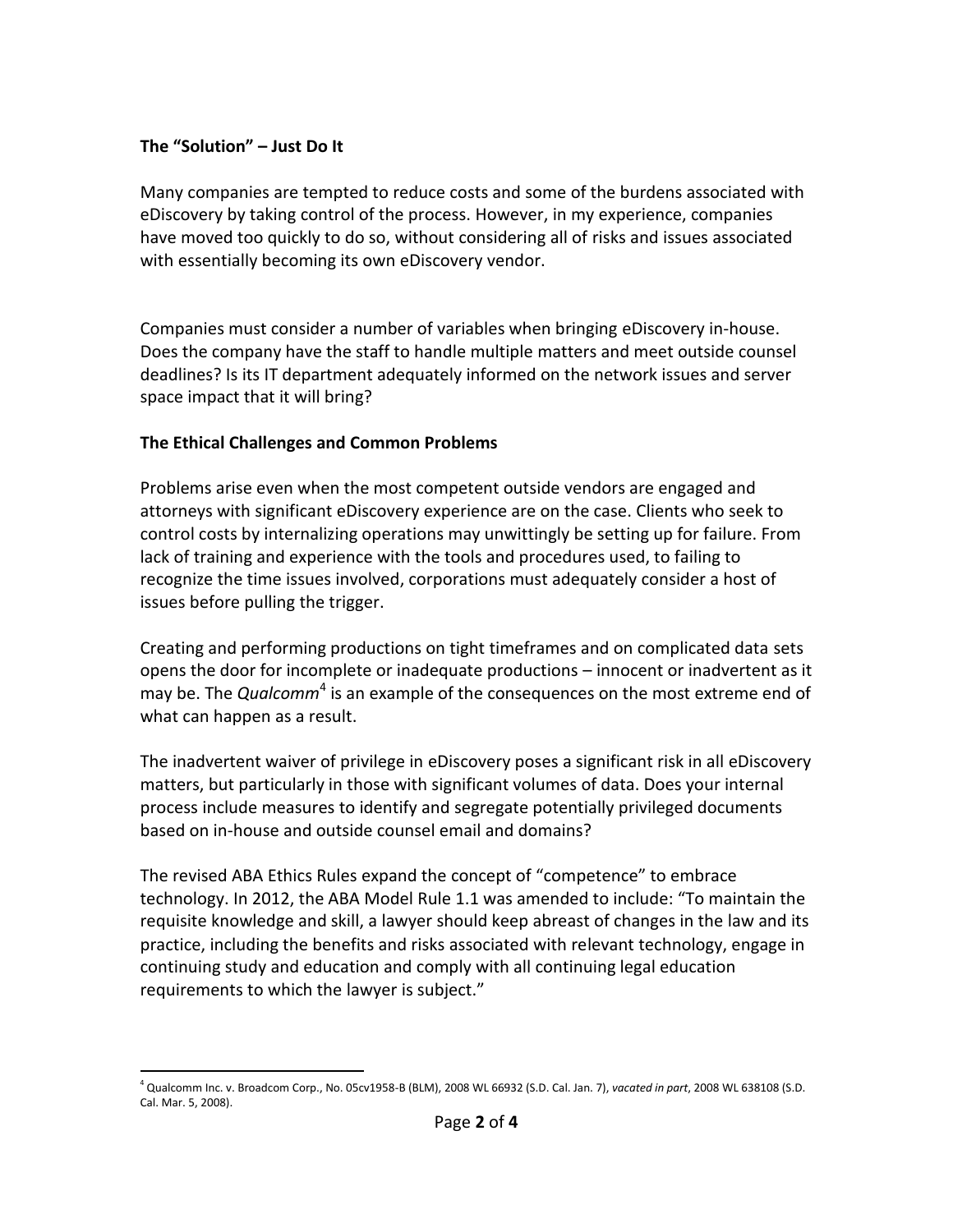### **Choose Wisely – What to expect when you choose to bring it in house**

DIY – Do It Yourself - models have become commonplace across all industries, including the legal community. It is understandable how the potential cost-savings and in-house management can be tempting, although you must be aware of the downfalls and the preparation needed before taking these projects in-house.

As with any DIY project, you should create a corporate user guide or handbook that identifies the team who will be put in place to carry out the project. Additionally, workflows and directions should be developed in that handbook and shared amongst the organization to decide whether bringing the work in-house makes sense from a cost, resource and implementation perspective. The book should be shared with all the departments that will ultimately be involved in a discovery project - including but not limited to legal, IT and HR.

The exercise of putting this book in place may reveal that a DIY model for eDiscovery may not be the right solution for the organization, or it might reveal that a hybrid inhouse and outsource model might be a better mousetrap to build.

Requests for proposal are challenging because they typically don't lend themselves to an apple-to-apple comparison. Services provided and pricing structures don't fit neat boxes or line-items that can be easily compared and reviewed. Therefore, sometimes the best way to proceed with these requests are to test software and services with table top exercises or mock projects, which would also include factoring the pricing into the review of the exercise. Choosing random custodians, collecting data and processing and reviewing the data will offer tangible results that could be reviewed for costeffectiveness and efficacies of the solutions.

It is critical to establish a team ahead of time who can be the eDiscovery squad. The team should include representatives from various departments and they should all be assigned roles and responsibilities that are realistic given their current workload.

Most importantly, to the extent there is a captain on the team, one individual should be assigned the task of being responsible for issuing the legal holds and also releasing the legal hold when appropriate. Legal holds are usually the first response when there is an event and assigning someone to be responsible for the issuance, management and suspension of the legal holds is critical if you are going to handle the discovery process in-house.

As you would review the capabilities of any vendor, you need to review your own capabilities as an organization, which would include the expertise of the in-house